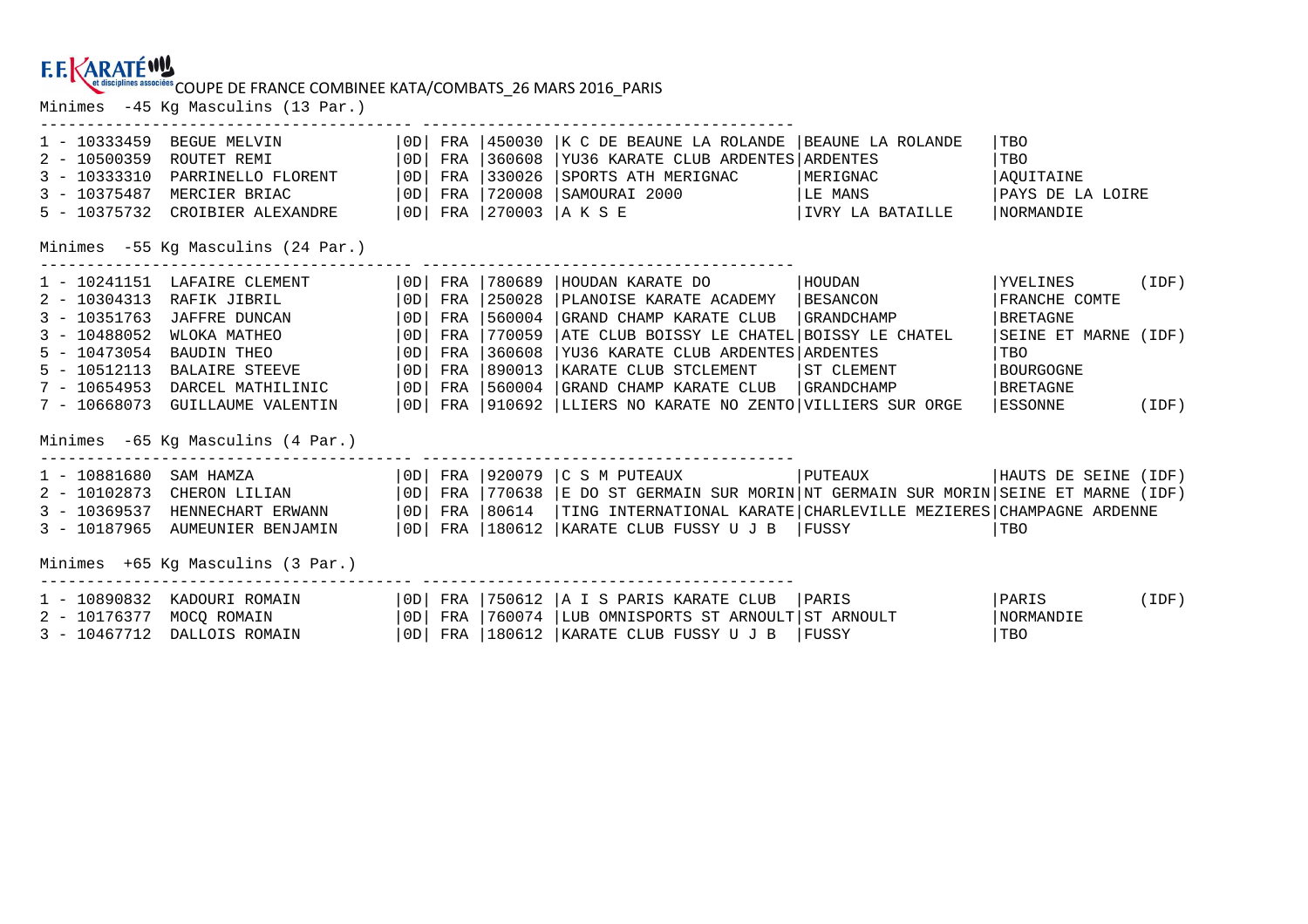# **COUPE DE FRANCE COMBINEE KATA/COMBATS\_26 MARS 2016\_PARIS**<br>Cadets -50 Kg Masculins (13 Par.)

| 1 - 10111332<br>$2 - 10893806$<br>$3 - 10264372$<br>$3 - 10295157$<br>$5 - 10172318$<br>$5 - 10298550$<br>$7 - 10309489$<br>$7 - 10100822$ | BALENDRAKUMAR ANJANAN<br>GHUKASYAN ERIK<br>BARNABE THEO<br>HURTEL ENZO<br>SCHROT MAXENCE<br>SZEWCZUK THOMAS<br>KHELIFI RAYANE<br>GICQUEL PIERRE<br>Cadets -60 Kg Masculins (25 Par.)                         | OD <br>  OD  <br> 1D <br> 1D <br> 1D <br> 1D | OD  FRA<br>FRA<br>FRA<br>FRA<br>FRA<br>FRA<br>FRA    | 380627<br>550614<br>460605<br>20038<br>590739<br>590061<br>940026 | KARATE GRENOBLE HOCHE<br>SHOTOKAN KARATE CLUB<br>NSHIN KC CERE ET DORDOGNE BIARS SUR CERE<br>ATE CLUB SAINT QUENTINOIS SAINT QUENTIN<br>KARATE CLUB SIN LE NOBLE<br> HI KARATE CLUB DE CAMBRAI CAMBRAI<br>CLUB BUDOKAN THIAIS<br>$ 0D $ FRA $ 910077$ TEAM INTERNATIONAL KARATE ETAMPES  | GRENOBLE<br>  VERDUN<br>SIIN LE NOBLE<br>THIAIS                                           | RHONE ALPES<br>LORRAINE<br>MIDI PYRENEES<br>PICARDIE<br><b>FLANDRE ARTOIS</b><br><b>FLANDRE ARTOIS</b><br>VAL DE MARNE<br>(IDF)<br>ESSONNE<br>(IDF)    |
|--------------------------------------------------------------------------------------------------------------------------------------------|--------------------------------------------------------------------------------------------------------------------------------------------------------------------------------------------------------------|----------------------------------------------|------------------------------------------------------|-------------------------------------------------------------------|------------------------------------------------------------------------------------------------------------------------------------------------------------------------------------------------------------------------------------------------------------------------------------------|-------------------------------------------------------------------------------------------|--------------------------------------------------------------------------------------------------------------------------------------------------------|
| $2 - 10373270$<br>$3 - 10340096$<br>$3 - 10386940$<br>$5 - 10359559$<br>$5 - 10245235$<br>$7 - 10195847$<br>$7 - 10173846$                 | 1 - 10240636 CHAUVET THEO<br>NGUYEN ISAIA<br>SOUBDHAN CYRIL<br>COUPIN AIMERIC<br>CARMONT KELHYAN<br>FLORCZAK OWEN<br>VENDE MATHIS<br>DURIGNEUX SACHA                                                         | 1D <br>  OD  <br> OD <br> OD <br> 1D <br> OD | $ 1D $ FRA<br>FRA<br>FRA<br>FRA<br>FRA<br>FRA<br>FRA |                                                                   | 770059   ATE CLUB BOISSY LE CHATEL   BOISSY LE CHATEL<br>750612   A I S PARIS KARATE CLUB<br> 9710017 SANGOSHO<br>$9710017$ SANGOSHO<br>9710017   SANGOSHO<br>950108 S K J JOUY LE MOUTIER<br> 850004   KARATE CLUB DE CHANTONNAY   CHANTONNAY<br>  OD   FRA   720008   SAMOURAI 2000    | PARIS<br>SAINT FRANCOIS<br>SAINT FRANCOIS<br>SAINT FRANCOIS<br>JOUY LE MOUTIER<br>LE MANS | SEINE ET MARNE (IDF)<br>PARIS<br>(IDF)<br><b>GUADELOUPE</b><br>GUADELOUPE<br>GUADELOUPE<br>VAL D OISE<br>(IDF)<br>PAYS DE LA LOIRE<br>PAYS DE LA LOIRE |
| $2 - 10242856$<br>$3 - 10455688$<br>$3 - 10176810$<br>$5 - 10202994$<br>$5 - 10182242$<br>$7 - 10170222$<br>7 - 10097667                   | Cadets -70 Kq Masculins (15 Par.)<br>1 - 10386938 HONORE JERALD<br>LAURENT TONY<br>THIERS JORDAN<br>LE GORJU GREGOIRE<br>VIGNOT JEFFREY<br>CARRERE JEAN CHRISTOPHE 0D<br>SOULIERE GUILLAUME<br>PAUDAT MELVIN | OD <br> OD <br> 1D <br>  OD  <br> 1D         | FRA<br>FRA<br>FRA<br>FRA<br>FRA                      | 890015<br>1170640<br>940026<br> 890013<br>330003<br>FRA 1270004   | 0D   FRA   9710017   SANGOSHO<br>ENTENTE SP FLORENTINOISE ST FLORENTIN<br>LUTION KARATE CHANIERS 17 CHANIERS<br>CLUB BUDOKAN THIAIS<br>KARATE CLUB STCLEMENT<br>ECOLE KARATE DO GRADIGNAN GRADIGNAN<br>SAINT MARCEL KARATE<br>  OD   FRA   360608   YU36 KARATE CLUB ARDENTES   ARDENTES | SAINT FRANCOIS<br>THIAIS<br>ST CLEMENT<br>SAINT MARCEL                                    | <b>GUADELOUPE</b><br><b>BOURGOGNE</b><br>POITOU CHARENTES<br>VAL DE MARNE<br>(IDF)<br><b>BOURGOGNE</b><br>AQUITAINE<br>NORMANDIE<br>TBO                |
| 1 - 10425563 JOLY YAEL<br>$2 - 10147681$<br>$3 - 10149165$<br>$3 - 10249716$                                                               | Cadets +70 Kg Masculins (4 Par.)<br>FLORES THOMAS<br>DELOUARD BAPTISTE<br>DEGOT CLEMENT                                                                                                                      | 1D <br> OD <br> OD                           | $ 1D $ FRA<br>FRA                                    | 940026<br>80614<br>FRA 1560037                                    | CLUB<br>BUDOKAN THIAIS<br>TING INTERNATIONAL KARATE CHARLEVILLE MEZIERES CHAMPAGNE ARDENNE<br>TEAM MORBIHAN KARATE<br>FRA   360006   RATE CLUB ARGENTON CREUSE   ARGENTON SUR CREUSE   TBO                                                                                               | THIAIS<br>LORIENT                                                                         | VAL DE MARNE<br>(IDF)<br><b>BRETAGNE</b>                                                                                                               |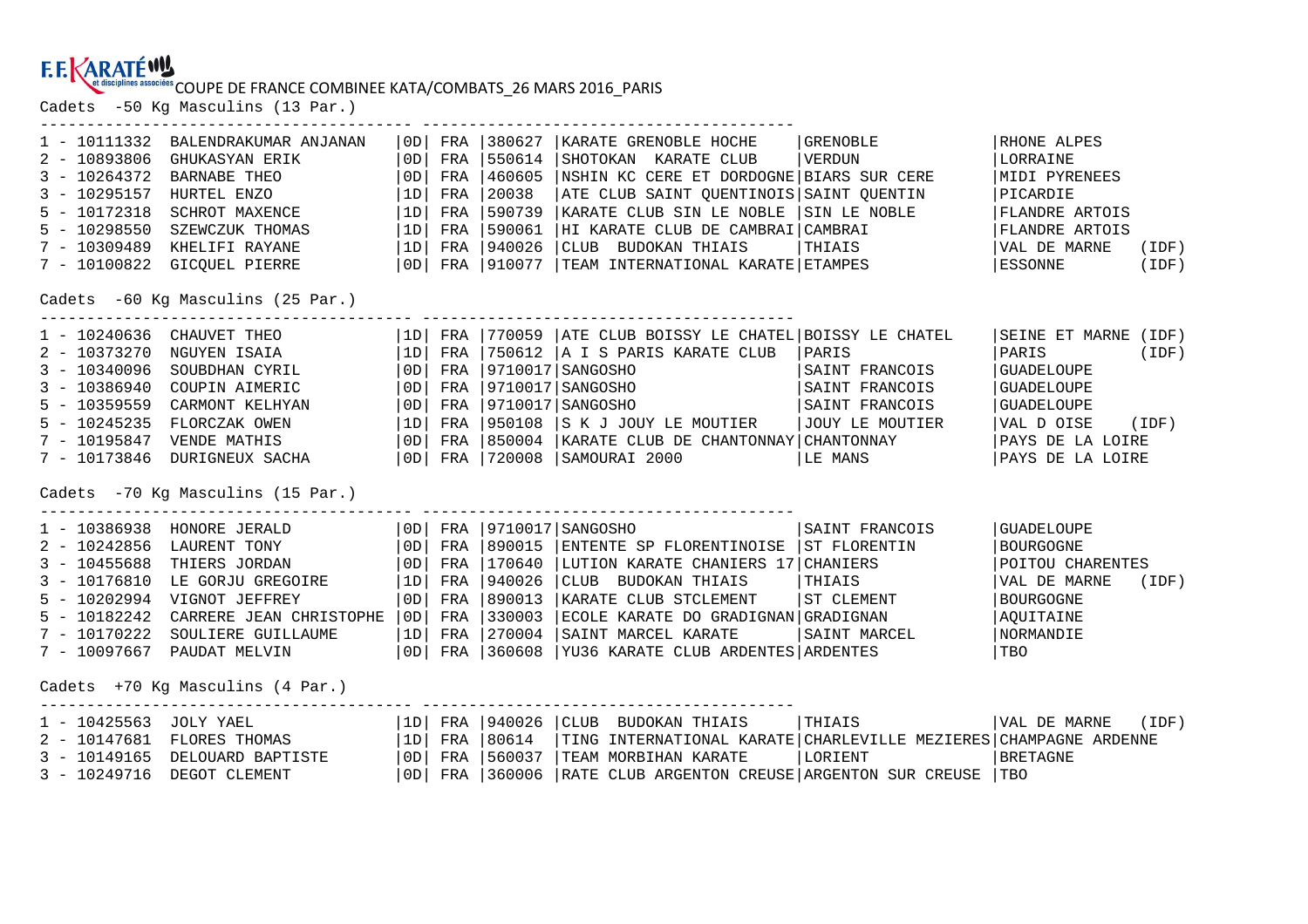## COUPE DE FRANCE COMBINEE KATA/COMBATS\_26 MARS 2016\_PARIS

Juniors Open Masculins (21 Par.)

---------------------------------------- ----------------------------------------

| $1 - 10129272$                                                                 | OLLIER THOMAS                 | OD | FRA            | 890015          | ENTENTE SP FLORENTINOISE ST FLORENTIN                               |                                                                                                     | BOURGOGNE            |       |  |
|--------------------------------------------------------------------------------|-------------------------------|----|----------------|-----------------|---------------------------------------------------------------------|-----------------------------------------------------------------------------------------------------|----------------------|-------|--|
| $2 - 9612363$                                                                  | FONTENEAU SAMUEL              | OD | FRA            | 850004          | KARATE CLUB DE CHANTONNAY   CHANTONNAY                              |                                                                                                     | PAYS DE LA LOIRE     |       |  |
| $3 - 10233937$                                                                 | PHE CLEMENT                   | OD | FRA            | 720008          | SAMOURAI 2000                                                       | LE MANS                                                                                             | PAYS DE LA LOIRE     |       |  |
| $3 - 10297118$                                                                 | ATMANI SAMY                   | 1D | FRA            | 770001          | AVON KARATE                                                         | AVON                                                                                                | SEINE ET MARNE (IDF) |       |  |
| $5 - 10250362$                                                                 | LAMBERT MATHIEU               | OD | FRA            | 170640          | LUTION KARATE CHANIERS 17 CHANIERS                                  |                                                                                                     | POITOU CHARENTES     |       |  |
| $5 - 10200989$                                                                 | ANDRESY YOHANN                |    | $ 0D $ FRA     |                 | 9710017 SANGOSHO                                                    | SAINT FRANCOIS                                                                                      | GUADELOUPE           |       |  |
| $7 - 10223964$                                                                 | GASTEL ALEXIS                 |    | $ 1D $ FRA $ $ | 590161          | KARATE CLUB MONTIGNY                                                | ONTIGNY EN OSTREVENT FLANDRE ARTOIS                                                                 |                      |       |  |
|                                                                                | 7 - 10202754 AMGUINE NASSER   |    |                |                 | 1D  FRA  270018  ADE PORTE NORMANDE VERNON VERNON                   |                                                                                                     | NORMANDIE            |       |  |
| Seniors Open Masculins (32 Par.)<br>-------------------<br>___________________ |                               |    |                |                 |                                                                     |                                                                                                     |                      |       |  |
| $1 - 1167511$                                                                  | SLIMANI WALID                 |    |                |                 | 3D  FRA  270018  ADE PORTE NORMANDE VERNON VERNON                   |                                                                                                     | <b>NORMANDIE</b>     |       |  |
| $2 - 9573879$                                                                  | MIDAVAINE ANDY                |    |                | 3D  FRA  590161 | KARATE CLUB MONTIGNY                                                | ONTIGNY EN OSTREVENT FLANDRE ARTOIS                                                                 |                      |       |  |
| $3 - 1394142$                                                                  | LOPES DAVID                   |    | 4D  FRA        | 270018          | ADE PORTE NORMANDE VERNON VERNON                                    |                                                                                                     | NORMANDIE            |       |  |
| $3 - 9480718$                                                                  | SAMINIRINA HERIMAMIFENON   4D |    | FRA            | 770639          | IE T K S M                                                          | MELUN NEWS                                                                                          | SEINE ET MARNE (IDF) |       |  |
| $5 - 8957058$                                                                  | SAULNIER JULIEN               |    |                | OD  FRA  830647 | IMPACT KARATE CLUB                                                  | FREJUS                                                                                              | COTE D AZUR          |       |  |
| $5 - 9046160$                                                                  | DARGENT JEROME                |    | $ 3D $ FRA     | 590063          | E CLUB ANZIN VALENCIENNES   ANZIN                                   |                                                                                                     | FLANDRE ARTOIS       |       |  |
| $7 - 10699869$                                                                 | IROGBO ERIC $ 2D $ FRA $ $    |    |                | 750741          | LUTECE KARATE DO                                                    | PARIS                                                                                               | PARIS (IDF)          |       |  |
| $7 - 9578189$                                                                  | CHABBERT VALENTIN             |    |                |                 | OD   FRA   840649   PHOENIX KARATE CLUB   COURTHEZON                |                                                                                                     | PROVENCE             |       |  |
| Minimes -45 Kg Féminins (18 Par.)                                              |                               |    |                |                 |                                                                     |                                                                                                     |                      |       |  |
| $1 - 10637821$                                                                 | SOMBE TRYCIA                  |    |                | OD FRA 590739   | KARATE CLUB SIN LE NOBLE                                            | SIN LE NOBLE                                                                                        | FLANDRE ARTOIS       |       |  |
| $2 - 10330367$                                                                 | FOLLMER CHLOE                 |    |                | OD  FRA  570618 | KARATE DO SARRALBE                                                  | SARRALBE                                                                                            | LORRAINE             |       |  |
| $3 - 10304421$                                                                 | RONSIN NOLWENN                |    | OD  FRA        | 910023          | KC DE CHILLY MAZARIN                                                | CHILLY MAZARIN                                                                                      | ESSONNE (IDF)        |       |  |
| $3 - 10424367$                                                                 | BOUAIN ZOHRA                  |    | $ 0D $ FRA     | 890015          | ENTENTE SP FLORENTINOISE                                            | ST FLORENTIN                                                                                        | BOURGOGNE            |       |  |
| $5 - 10408997$                                                                 | STARAKOSKI ALYSSA             | OD | FRA            | 890013          | KARATE CLUB STCLEMENT                                               | ST CLEMENT                                                                                          | BOURGOGNE            |       |  |
| $5 - 10301900$                                                                 | MERMILLOD BLONDIN MATHIL 0D   |    | FRA            | 740016          | UB DE HAUTE SAVOIE SEYNOD SEYNOD                                    |                                                                                                     | RHONE ALPES          |       |  |
| $7 - 10251741$                                                                 | SHIGO EMELINE                 | OD | FRA            | 770638          | E DO ST GERMAIN SUR MORIN NT GERMAIN SUR MORIN SEINE ET MARNE (IDF) |                                                                                                     |                      |       |  |
| $7 - 10486079$                                                                 | KONE DOUSSOU                  |    |                |                 | OD  FRA  940082  AVENIR SPORTIF D`ORLY                              | ORLY AREA AND THE STATE OF THE STATE OF THE STATE OF THE STATE OF THE STATE OF THE STATE OF THE STA | VAL DE MARNE         | (IDF) |  |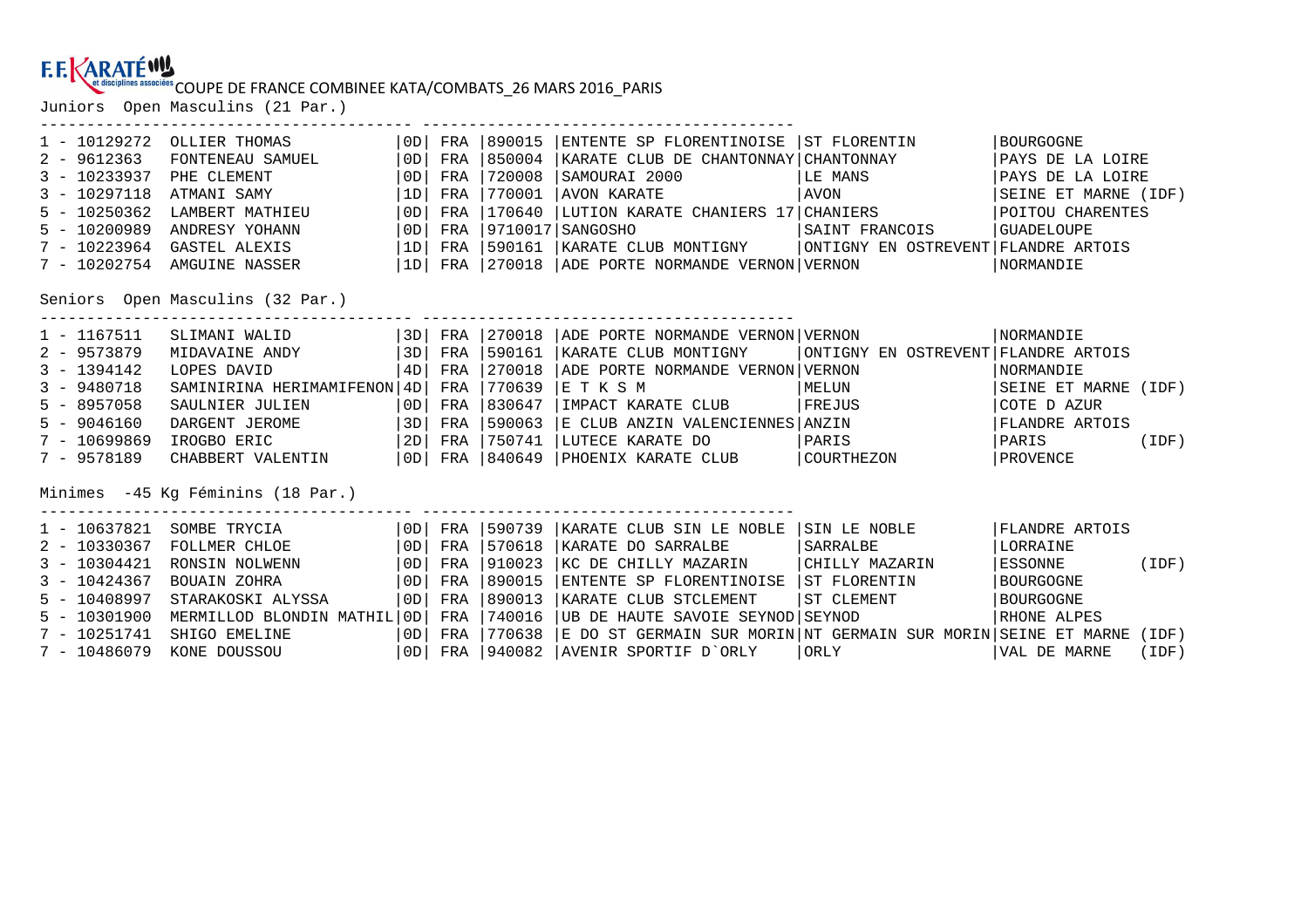## COUPE DE FRANCE COMBINEE KATA/COMBATS\_26 MARS 2016\_PARIS

Minimes -50 Kg Féminins (11 Par.)

| $1 - 10529852$           | SOMBE THALYA                                      |    | $ 0D $ FRA | 590739               | KARATE CLUB SIN LE NOBLE                                                              | SIN LE NOBLE    | FLANDRE ARTOIS         |       |
|--------------------------|---------------------------------------------------|----|------------|----------------------|---------------------------------------------------------------------------------------|-----------------|------------------------|-------|
| $2 - 10576142$           | GLOCK ALEXIA                                      | OD | FRA        | 570618               | KARATE DO SARRALBE                                                                    | SARRALBE        | LORRAINE               |       |
| $3 - 10551211$           | DE ROSA EMMA                                      | OD | FRA        | 380676               | KARATE CLUB DE CRAS                                                                   | CRAS            | RHONE ALPES            |       |
| $3 - 10638544$           | DEREU ZOE                                         | OD | FRA        | 380676               | KARATE CLUB DE CRAS                                                                   | CRAS            | RHONE ALPES            |       |
| $5 - 10330342$           | FERREIRA ALYSON                                   |    | $ 0D $ FRA | 420616               | KARATE CLUB DE FIRMINY                                                                | FIRMINY         | RHONE ALPES            |       |
| $5 - 10757113$           | LECARDONNEL THEA   OD   FRA                       |    |            | 780689               | HOUDAN KARATE DO                                                                      | HOUDAN          | YVELINES               | (IDF) |
| 7 - 10379859 RICHARD LEA |                                                   |    |            | $ 0D $ FRA $ 330026$ | SPORTS ATH MERIGNAC   MERIGNAC                                                        |                 | AQUITAINE              |       |
|                          |                                                   |    |            |                      | 7 - 10776605 SOBRINO-ROBLES VALENTINA OD FRA 750721 SHIZUOKA WADO CLUB   PARIS        |                 | PARIS (IDF)            |       |
|                          | Minimes +50 Kg Féminins (9 Par.)                  |    |            |                      |                                                                                       |                 |                        |       |
|                          | 1 - 10154384 DELOUARD EMELINE   OD   FRA   560023 |    |            |                      | STIREN LANGUIDIC   LANGUIDIC                                                          |                 | BRETAGNE               |       |
| $2 - 10181067$           | NICOLLO SARAH                                     |    | $ OD $ FRA | 560004               | GRAND CHAMP KARATE CLUB   GRANDCHAMP                                                  |                 | <b>BRETAGNE</b>        |       |
| $3 - 10391858$           | RANDAZZO LEA                                      |    | $ 0D $ FRA | 570618               | KARATE DO SARRALBE                                                                    | <i>SARRALBE</i> | LORRAINE               |       |
| $3 - 10391258$           | GIRAUD CHEYENNE   OD  FRA   360608                |    |            |                      | YU36 KARATE CLUB ARDENTES ARDENTES                                                    |                 | TBO                    |       |
|                          |                                                   |    |            |                      |                                                                                       |                 | PARIS                  | (IDF) |
|                          | 5 - 10470722 SILVA AMANDINE                       |    |            |                      | OD FRA 890013 KARATE CLUB STCLEMENT                                                   | ST CLEMENT      | BOURGOGNE              |       |
|                          | Cadets -47 Kg Féminins (4 Par.)                   |    |            |                      |                                                                                       |                 |                        |       |
|                          | 1 - 10274648 AHMED NISWA   1D   FRA   940026      |    |            |                      | CLUB BUDOKAN THIAIS   THIAIS                                                          |                 | VAL DE MARNE           | (IDF) |
|                          | 2 - 10241918 SANCHEZ EMMA   0D   FRA   740016     |    |            |                      | UB DE HAUTE SAVOIE SEYNOD SEYNOD                                                      |                 | RHONE ALPES            |       |
|                          |                                                   |    |            |                      | 3 - 10723216 FERRANDES JOANA   OD   FRA   270018   ADE PORTE NORMANDE VERNON   VERNON |                 | NORMANDIE              |       |
|                          |                                                   |    |            |                      | 3 - 10179075 BONNET ROMANE $ 0D $ FRA 540062 KARATE DO LONGWY $ LONGWY - BAS $        |                 | LORRAINE               |       |
| ---------------          | Cadets -54 Kg Féminins (7 Par.)                   |    |            |                      |                                                                                       |                 |                        |       |
| 1 - 10319202             | 1D  FRA  770059<br>DECKERT MANON                  |    |            |                      | ATE CLUB BOISSY LE CHATEL BOISSY LE CHATEL                                            |                 | SEINE ET MARNE (IDF)   |       |
| $2 - 10439327$           | BARBARIN NATACHA                                  | OD |            | FRA 1380676          | KARATE CLUB DE CRAS                                                                   | CRAS            | RHONE ALPES            |       |
| $3 - 10429506$           | BOUCHIHA SHEHERAZADE                              | 1D | FRA        | 950655               | ARATE CLUB DEUIL LA BARRE DEUIL LA BARRE                                              |                 | $ VAL\ D$ OISE $(IDF)$ |       |
| $3 - 10548769$           | BAHL LOU-ANN                                      | OD | FRA        | 850004               | KARATE CLUB DE CHANTONNAY CHANTONNAY                                                  |                 | PAYS DE LA LOIRE       |       |
| $5 - 10277149$           | DUPEBE WANDA                                      | OD | FRA        | 440666               | KEN ZEN                                                                               | ST PERE EN RETZ | PAYS DE LA LOIRE       |       |
| $5 - 10392723$           | BEUX MARGAUX                                      |    |            | 1D  FRA  760074      | LUB OMNISPORTS ST ARNOULT ST ARNOULT                                                  |                 | <b>NORMANDIE</b>       |       |